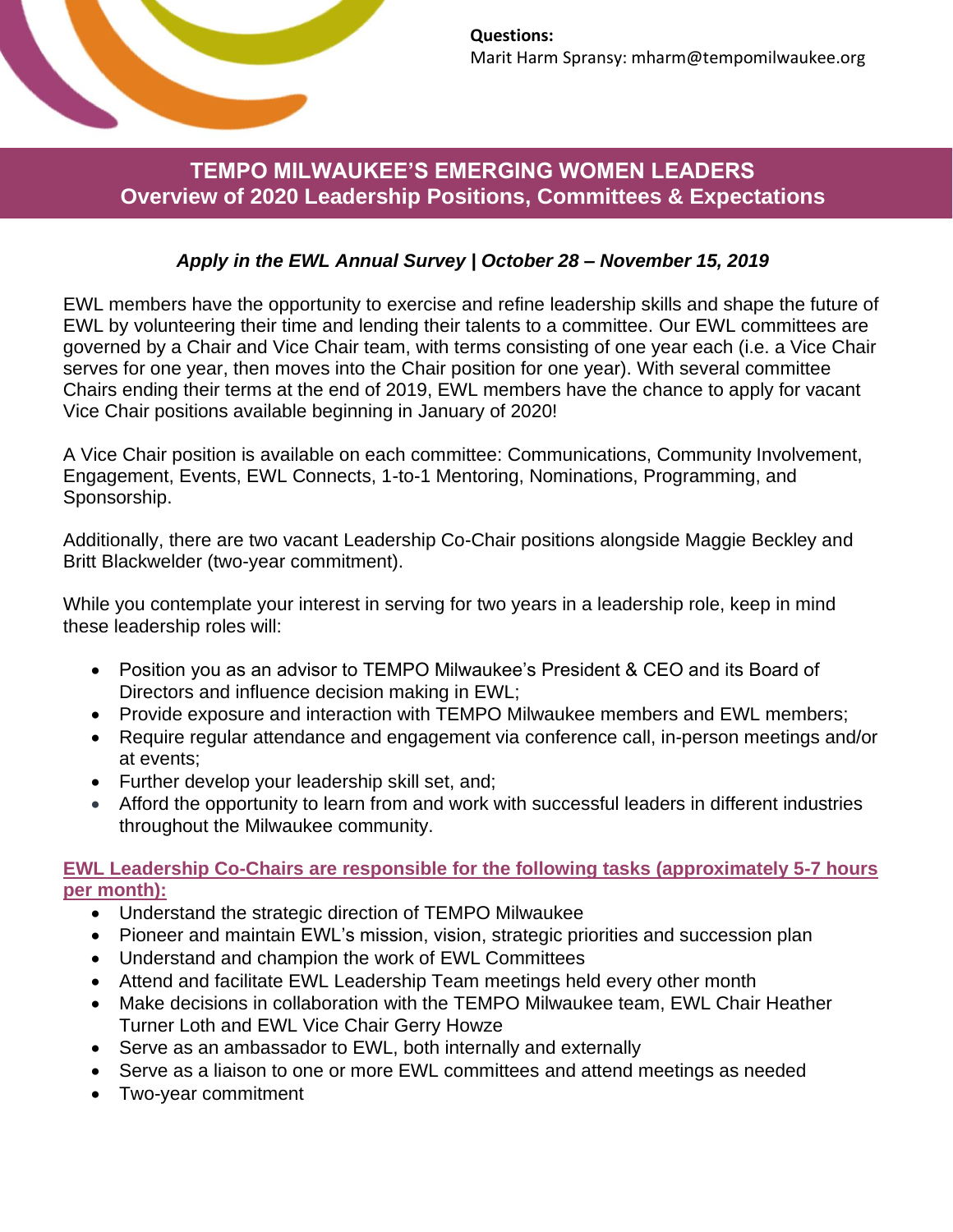

#### **A Committee Chair is responsible for the following tasks and may delegate to the Vice Chair as needed (approximately 3-5 hours per month):**

- Understand the strategic direction of TEMPO Milwaukee
- Lead the work of your committee in alignment with EWL's mission, vision and strategic priorities
- Make decisions in collaboration with the TEMPO Milwaukee team
- Serve as an ambassador to EWL, both internally and externally
- Proactively lead/delegate the work of your committee while ensuring all committee members are engaged
- Schedule and facilitate effective committee meetings
- Attend committee meetings
- Attend EWL Leadership Team meetings held every other month
- Serve as point of contact for EWL members looking for information and involvement on committee
- Welcome and onboard new committee members
- One-year commitment (preceded by one-year commitment as Vice Chair)

# **A Vice Chair is responsible for the following tasks (approximately 2-4 hours per month):**

- Understand the strategic direction of TEMPO Milwaukee.
- Co-lead the work of your committee in line with EWL's mission, vision and strategic priorities
- Make decisions in collaboration with the TEMPO Milwaukee team
- Serve as an ambassador to EWL, both internally and externally
- Attend EWL Leadership Team meetings held every other month
- Attend committee meetings
- Serve as point of contact for EWL members looking for information and involvement on committee
- Assist Chair with duties as delegated
- Serve in Vice Chair role for one year before advancing to Chair role in second year

## **Summary of Committees**

**1. EWL Leadership Co-Chair – Maggie Beckley | Advocate Aurora Health and Britt Blackwelder | Capri Senior Communities/The Brittish Way**

*(Two positions available)* Collaborate with TEMPO Milwaukee leaders on EWL strategy. Guide EWL committee leaders in the fulfillment of EWL's mission, vision and strategic objectives.

**2. Communication – 2020 Chair, Staci Groshek | Children's Wisconsin**

*(Vice Chair position available)* Execute the EWL communications plan and make recommendations to position EWL as the premier group of mid-career women leaders who are working together to drive advancement of each other and within the community